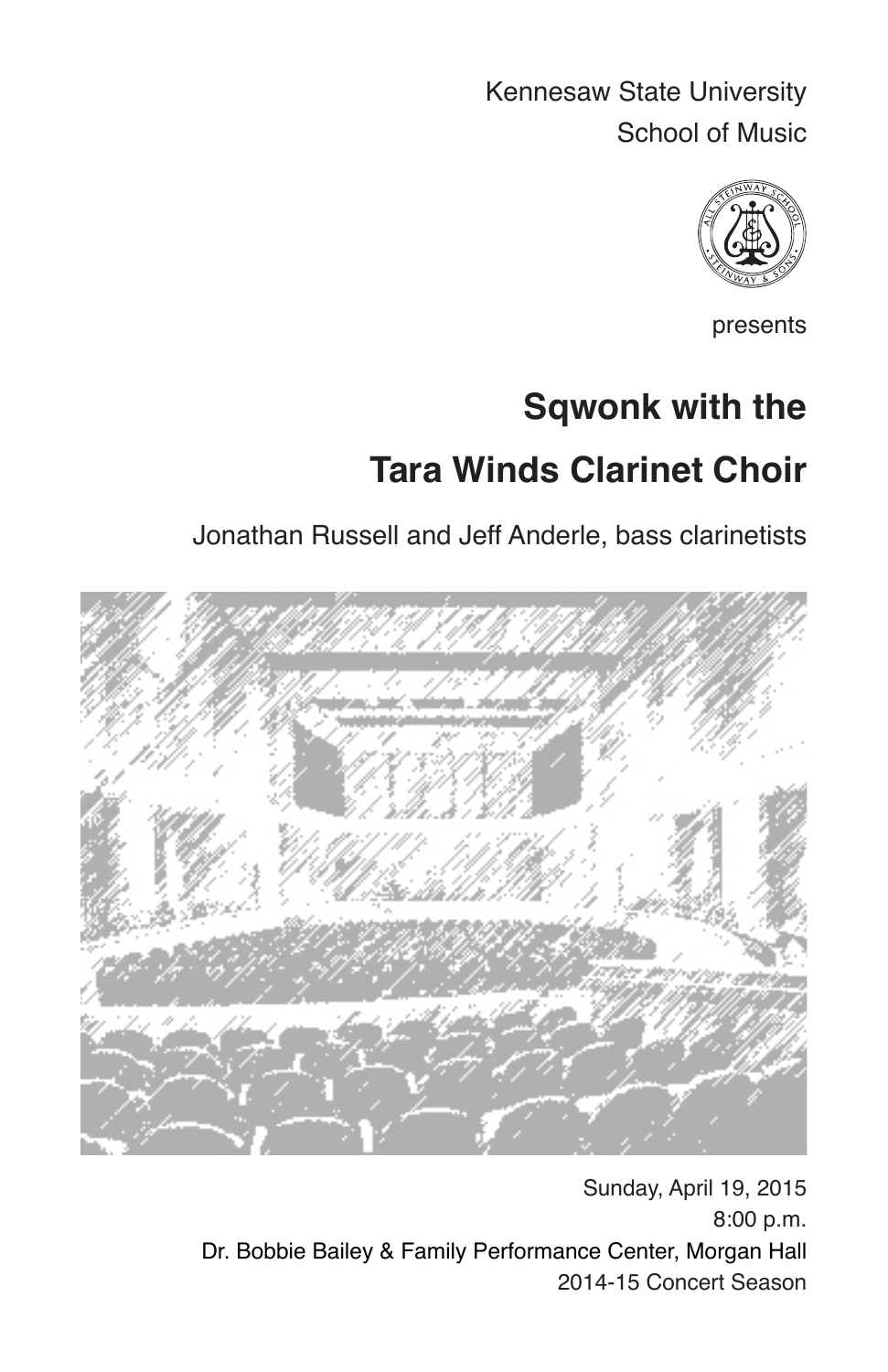### **program**

#### **Tara Winds Clarinet Choir**

MAURICE RAVEL (1875-1937) trans. Matt Johnston **Rigaudon** from *Le Tombeau de Couperin* 

conducted by Kenneth Beard

NINO ROTA (1911-1979) trans. Gilles Swierc **8 1/2** 

conducted by Dickson Grimes

JONATHAN RUSSELL (b. 1979) **Supra** 

conducted by Dickson Grimes

JONATHAN RUSSELL **Slow Loris** from *Claremont Suite* 

conducted by Andrea Strauss

#### **Sqwonk**

MARC MELLITS (b. 1966) **Black**

AARON NOVIK (b. 1974) **Strict9**

CORNELIUS BOOTS (b. 1975) **Sojourn of the Face**

JOHANN SEBASTIAN BACH (1685-1750) arr. Jonathan Russell **Toccata and Fugue in D minor** 

#### **Sqwonk with the Tara Winds Clarinet Choir**

JONATHAN RUSSELL **Bass Clarinet Double Concerto** 

conducted by Andrea Strauss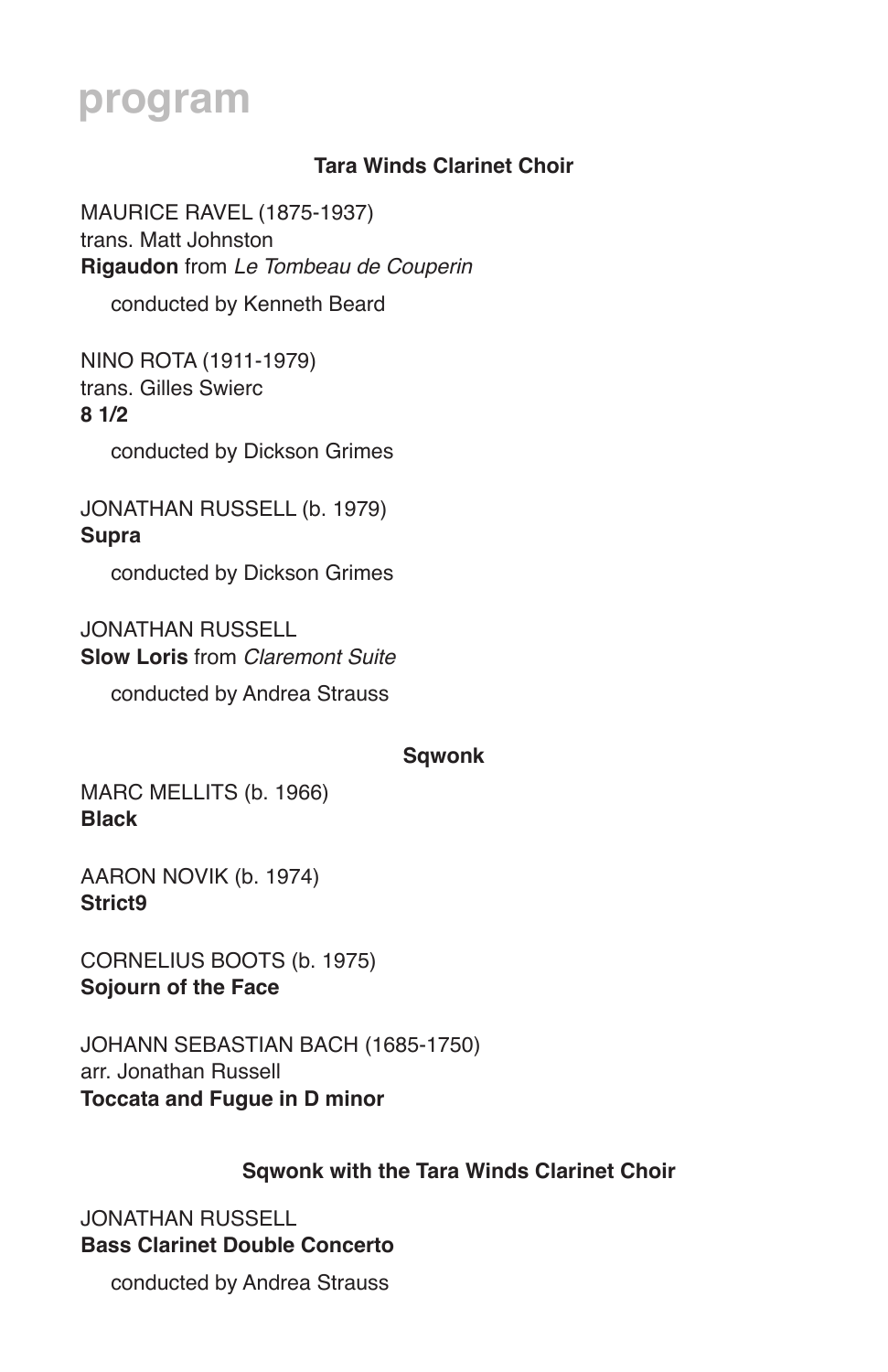### **personnel**

#### TARA WINDS CLARINET CHOIR

**Eb Clarinet / Bb Clarinet** Laurie Corbin

**Bb Clarinet** Kenneth Beard Claudia Bullington Lynn Conti Lacie Craig Dickson Grimes Camilla Keever Linda Kirchner Dave Lawson Chantel Scriven

Tyler Shank Andrea Strauss Andy Welker

**Alto Clarinet / Bass Clarinet** Gail Grimes

**Bass Clarinet** Jim Benson Tina Holmes-Davis

**Contrabass Clarinet / Bass Clarinet** David Wilkes

# **biography**

The San Francisco-based Sqwonk bass clarinet duo is a dynamic and adventurous ensemble that "pushes the envelope of what bass clarinet music can be" *(Clarinet Magazine)*. Sqwonk is devoted to exploring the full expressive range of the bass clarinet, from deep resonances to raucous wails. While grounded in the classical tradition, Sqwonk's music draws on a wide range of influences, from klezmer to heavy metal to blues to minimalism to free improvisation, creating a repertoire that is strikingly contemporary, yet broadly accessible to a wide audience.

Sqwonk has been hailed for its "extraordinary…deftness and dynamic range," *(San Diego News)* and its "perfect production of complicated interwoven lines, acrobatic leaps, and sensitive lyricism in difficult registers" *(Clarinet Magazine)*. Sqwonk's playing has been described as "…technically strong and very tight" *(New Music Box)* and "literally danceable" *(Lucid Culture)*. Sqwonk has created an entirely new repertoire of bass clarinet duos from scratch, and has released two CDs featuring newly commissioned works by some of America's most exciting up-and-coming composers.

Sqwonk has given performances throughout the San Francisco Bay Area at a wide range of venues and events, ranging from CalPerformances at Zellerbach Hall, to the Switchboard Music Festival, to Café du Nord. Sqwonk has also performed around the country at venues such as The Stone in New